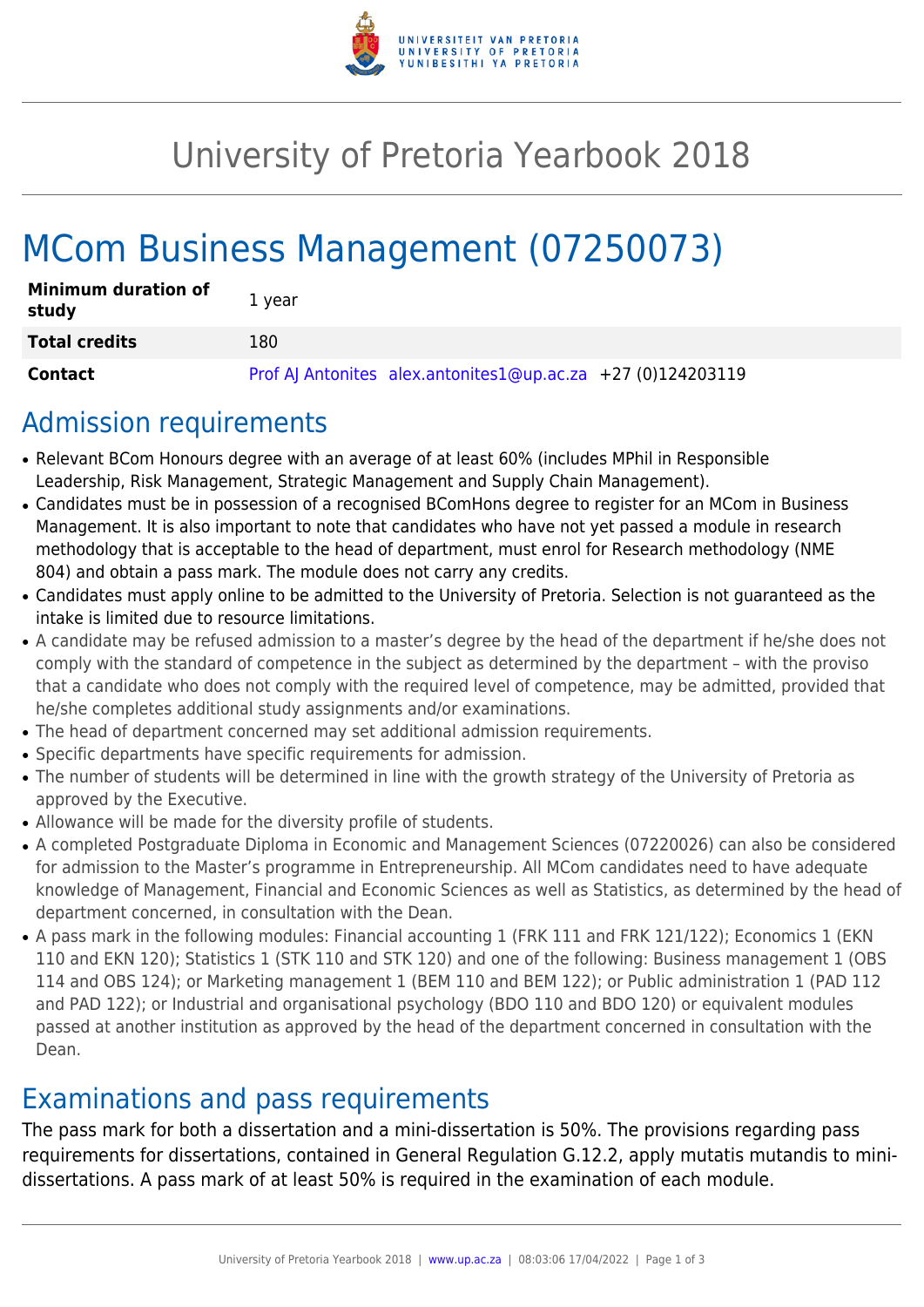

## Research information

### **Dissertations/mini-dissertations, curricula and modules**

- 1. The degree programme requires that a dissertation/mini-dissertation must be submitted in a field of study chosen from the fields covered for the honours degree, provided that the Dean may, on the recommendation of the head of department/Postgraduate Committee concerned, approve the replacement of the required dissertation by the successful completion of a prescribed number of module credits and a minidissertation/research article.
- 2. Information on modules, credits and syllabi is available, on request, from the head of department/Postgraduate Committee concerned.
- 3. A module in Research Methodology is compulsory in all programmes. The Dean may, on the recommendation of the head of department/Postgraduate Committee concerned, waive the prerequisites.
- 4. Sufficient number of bound copies of the dissertation/mini-dissertation must be submitted to the Head: Student Administration for examination, after permission is granted by the supervisor.

#### **Article for publication**

A dean may require, before or on submission of a dissertation/mini-dissertation, the submission of a draft article for publication to the supervisor. The draft article should be based on the research that the student has conducted for the dissertation/mini-dissertation and be approved by the supervisor concerned. The supervisor should then have the opportunity to take the paper through all the processes of revision and resubmission as may be necessary and/or appropriate in order to achieve publication.

#### **Submission of dissertation/mini-dissertation**

A dissertation/mini-dissertation is submitted to the Head: Student Administration/Departmental Postgraduate Office, before the closing date for the various graduation ceremonies as announced annually.

For examination purposes, a student must, in consultation with the supervisor, submit a sufficient number of bound copies and/or e-copies of the dissertation/mini-dissertation, printed on good quality paper and of good letter quality, to the Head: Student Administration/Departmental Postgraduate Office. Permission to submit the dissertation/mini-dissertation in unbound form may be obtained from the supervisor concerned on condition that a copy of the final approved dissertation/mini-dissertation is presented to the examiners in bound format or electronic format.

In addition to the copies already mentioned, each successful student must submit a bound paper copy as well as two electronic copies of the approved dissertation/mini-dissertation to the Head: Student

Administration/Departmental Postgraduate Office in the format specified by the faculty and in accordance with the minimum standards set by the Department of Library Services, before 15 February for the Autumn graduation ceremonies and before 15 July for the Spring graduation ceremonies, failing which the degree will only be conferred during a subsequent series of graduation ceremonies.